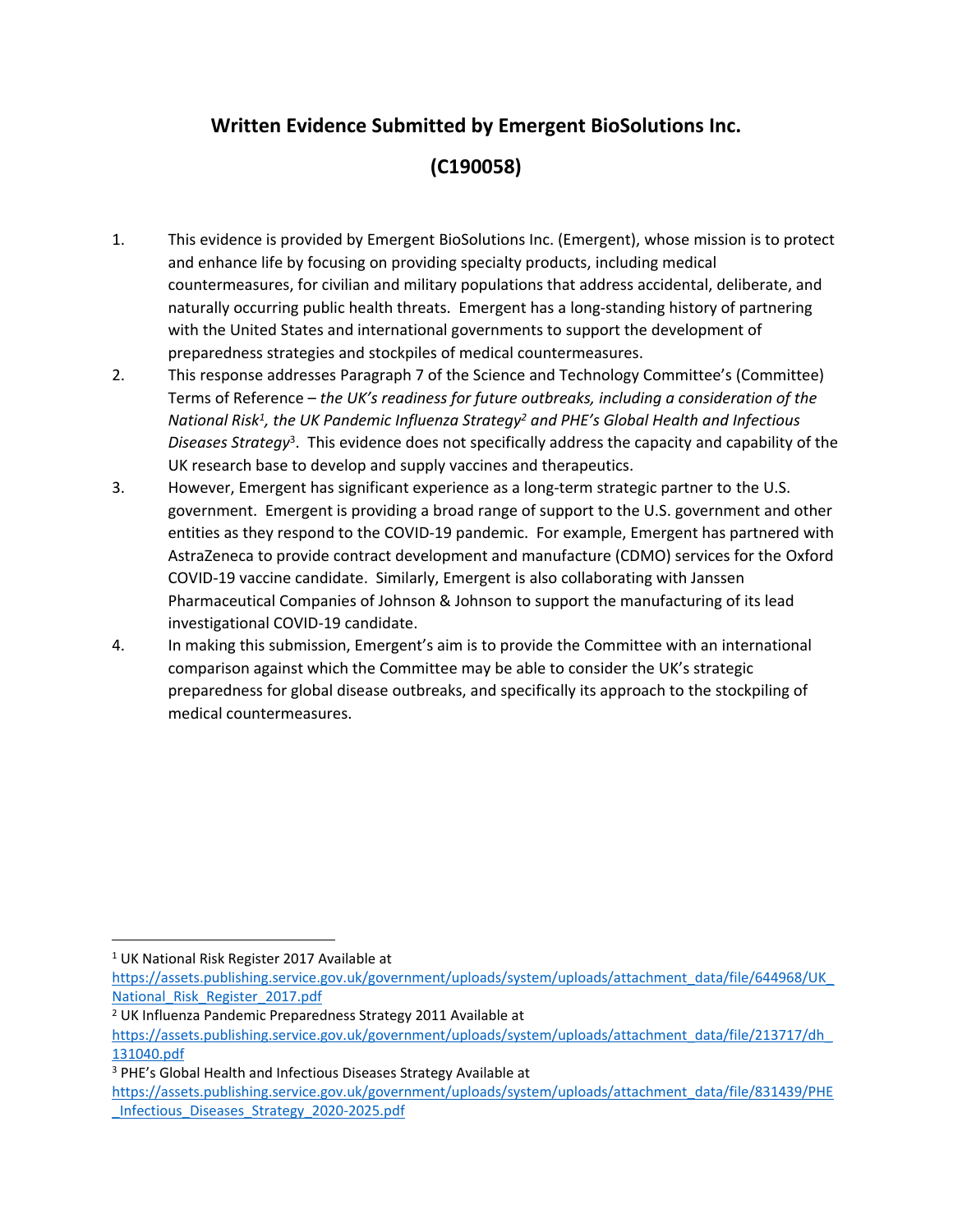## **Readiness for Future Outbreaks**

- 5. The UK's 2017 National Risk Register had identified both Pandemic Influenza and Emerging Infectious Diseases (EID) as representing significant risk to the UK. The emergence of COVID-19, however, has made it clear that the impact of such EIDs has been underestimated.<sup>4</sup> Since 2017, a number of international organisations have highlighted the growing risk posed by public health threats, whether naturally occurring, accidental, or deliberate. They have also articulated some significant concerns over strategic preparedness to respond to these threats. In January 2019, for example, the World Economic Forum (WEF) published its annual Global Risk Report, stating:
- 6. *"Changes in how we live have increased the risk of a devastating outbreak occurring naturally, while emerging technologies make it increasingly easy for new biological threats to be manufactured and released—either deliberately or by accident. The world is badly underprepared for even modest biological threats. We are vulnerable to potentially huge impacts on individual lives, societal well-being, economic activity and national security."*<sup>5</sup>
- 7. In identifying how biological risks are evolving both in nature and in laboratories, the WEF's report should have sounded a clarion alarm, highlighting the potential cost of a global pandemic together with global preparedness gaps. Gaps identified by the WEF included: under-funding of vaccine development; weaknesses of basic preparedness in individual countries; and poor global governance. Despite this report most nations found themselves unprepared.
- 8. In October 2019, the Global Health Security Index published its first report. The opening paragraph is striking in light of COVID-19:
- 9. *"Biological threats—natural, intentional, or accidental—in any country can pose risks to global health, international security, and the worldwide economy. Because infectious diseases know no borders, all countries must prioritize and exercise the capabilities required to prevent, detect, and rapidly respond to public health emergencies. Every country also must be transparent about its capabilities to assure neighbors it can stop an outbreak from becoming an international catastrophe. In turn, global leaders and international organizations bear a collective responsibility for developing and maintaining robust global capability to counter infectious disease threats. This capability includes ensuring that financing is available to fill gaps in epidemic and pandemic preparedness. These steps will save lives and achieve a safer and more secure world."*<sup>6</sup>
- *10.* The report's overall finding is that *"National health security is fundamentally weak around the world. No country is fully prepared for epidemics or pandemics, and every country has important gaps to address."*
- 11. COVID-19 is a clear manifestation of the global risks from a naturally occurring infectious disease pandemic. And whilst it is not possible to be prepared for all novel diseases, there are a number of high-risk public health threats beyond pandemic influenza where it is possible to increase the

[https://www.weforum.org/reports/the-global-risks-report-2019.](https://www.weforum.org/reports/the-global-risks-report-2019)

<sup>&</sup>lt;sup>4</sup> In 2017, the National Risk Register had estimated that "up to 100 fatalities" could result from the UK experiencing an EID. At the time of submission and subject to review, over 45,000 deaths have been recorded in the UK as a result of COVID 19. (UK Government, 2017, *National Risk Register of Civil Emergencies*, p. 34). <sup>5</sup> World Economic Forum, The Global Risk Report, 2019, pp 45-46. Available at

<sup>6</sup> NTI / Johns Hopkins Centre for Health Security, Global Health Security Index, 2019, p5. Available at [https://www.ghsindex.org/report-model/.](https://www.ghsindex.org/report-model/)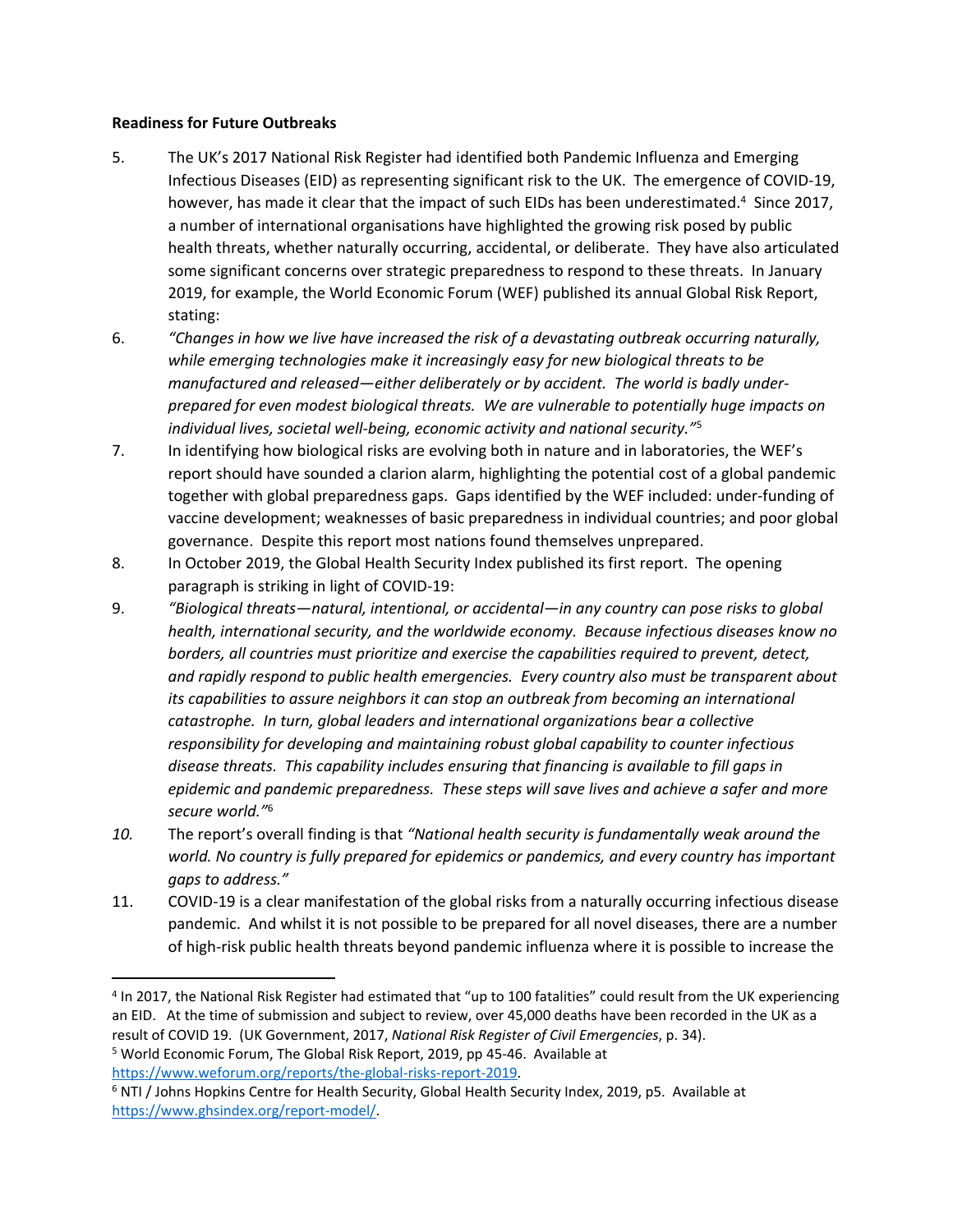UK's strategic preparedness. The World Health Organisation's (WHO) Priority Disease list identifies some of the most significant threats. This includes "Disease X," which "*represents the knowledge that a serious international epidemic could be caused by a pathogen currently unknown to cause human disease*."<sup>7</sup> The WHO suggests that it is important to prepare for "Disease X" as far as possible. COVID-19 could arguably be considered an example of the definition for "Disease X".

- 12. The European Medical Agency (EMA) categorises biological agents into three categories: major infectious diseases for which treatment exists; other bacterial infections for which treatment exists; and biological agents for which currently no specific treatment can be recommended.<sup>8</sup> The U.S. Centers for Disease Control & Prevention (CDC) categorize threats slightly differently, based on the relative risks of mortality, public health impacts, and social disruption.<sup>9</sup> But both agencies categorize anthrax, botulism, plague, and smallpox, amongst the biological agents that are of high priority in relation to public health threats, and for which vaccines and/or therapeutics exist.
- 13. One of the enduring questions resulting from COVID-19 relates to the confidence that the public has in relation to the strategic preparedness of governments across the world to respond to EIDs, including the maintenance of appropriately resourced national stockpiles of medical countermeasures. Within the U.S. Department of Health and Human Sciences (HHS), the Public Health Emergency Medical Countermeasures Enterprise (PHEMCE) "*coordinates Federal efforts to enhance chemical, biological, radiological and nuclear threats (CBRN) and emerging infectious diseases (EID) preparedness from a medical countermeasure (MC) perspective.*" 10
- 14. Working collaboratively with the Biomedical Advanced Research and Development Authority (BARDA), the CDC, and the U.S. Food and Drug Administration (FDA), PHEMCE oversees a sophisticated multi-year programme to optimise US strategic preparedness, including the development of long-term strategic partnerships with academia and industry to advance national preparedness. Accountable to the American people, PHEMCE's Multi-Year Budget is an unclassified and published report that details PHEMCE's priorities, including the detailed investment that is programmed for the Strategic National Stockpile of medical countermeasures.<sup>11</sup>
- 15. Public Health England's (PHE) Infectious Diseases Strategy 2020–2025<sup>12</sup> details how PHE plans to prevent, detect, respond to, and reduce the impact of infectious diseases. Within its Core Function of Prepare and Respond, PHE has identified a strategic priority to "*Strengthen our*

[https://www.ema.europa.eu/en/human-regulatory/overview/public-health-threats/biological-chemical-threats.](https://www.ema.europa.eu/en/human-regulatory/overview/public-health-threats/biological-chemical-threats)

<sup>7</sup> World Health Org., R&D Blueprint: List of Blueprint Priority Diseases. Available at [http://origin.who.int/blueprint/priority-diseases/en/.](http://origin.who.int/blueprint/priority-diseases/en/)

<sup>8</sup> Euro. Med. Agency, Human Regulatory: Biological and Chemical Threats. Available at

<sup>9</sup> Ctrs. for Disease Control & Prevention, Emergency Preparedness and Response: Bioterrorism Agents/Disease. Available at [https://emergency.cdc.gov/agent/agentlist-category.asp.](https://emergency.cdc.gov/agent/agentlist-category.asp)

<sup>10</sup> U.S. Dep't of Health & Human Servs., Public Health Emergency Medical Countermeasures Enterprise, 2020. Available at [https://www.phe.gov/Preparedness/mcm/phemce/Pages/default.aspx.](https://www.phe.gov/Preparedness/mcm/phemce/Pages/default.aspx)

<sup>11</sup> U.S. Department of Health and Human Services, Public Health Emergency Medical Countermeasures Enterprise, Multiyear Budget, Fiscal Years 2017-2021 Available at

[https://www.phe.gov/Preparedness/mcm/phemce/Documents/phemce-myb-2017-21.pdf.](https://www.phe.gov/Preparedness/mcm/phemce/Documents/phemce-myb-2017-21.pdf) <sup>12</sup> PHE's Global Health and Infectious Diseases Strategy Available at

[https://assets.publishing.service.gov.uk/government/uploads/system/uploads/attachment\\_data/file/831439/PHE](https://assets.publishing.service.gov.uk/government/uploads/system/uploads/attachment_data/file/831439/PHE_Infectious_Diseases_Strategy_2020-2025.pdf) [\\_Infectious\\_Diseases\\_Strategy\\_2020-2025.pdf](https://assets.publishing.service.gov.uk/government/uploads/system/uploads/attachment_data/file/831439/PHE_Infectious_Diseases_Strategy_2020-2025.pdf)